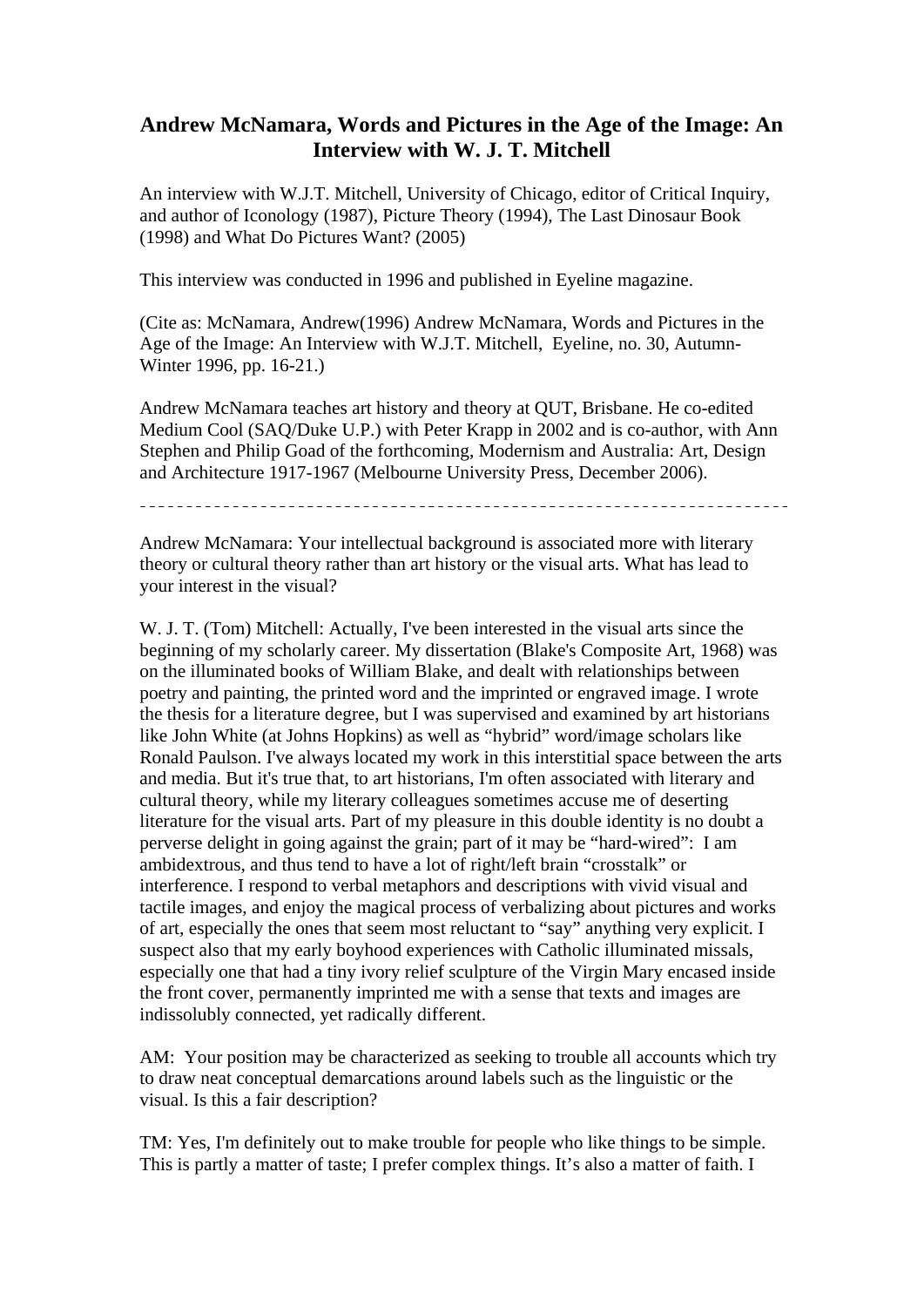believe things really are complex. The "linguistic" and the "visual" can't be neatly distinguished because their relation is not one of binary opposition, negation, logical antinomy, or even dialectic in the usual sense. Word and image are more like ships passing in the night, two storm-tossed barks on the sea of the unconscious signaling to each other.

But I don't just want to be a troublemaker. My hope was that Iconology and Picture Theory might disrupt some of our habitual ways of thinking about the relation of words and images so that we could see them in new ways, or recover some old ways that have been prematurely consigned to the dustbin of history. If you believe that the "essential tension" between the seeable and sayable has been dissolved by postmodern theory or semiotics or information science or discourse analysis, then you will neither be troubled nor illuminated by these books. If, on the other hand, you think that spectatorship (the look, the gaze, the glance, observation, visual pleasure) is as deep a problem as reading, and not reducible to a form of reading, then you may find these books helpful.

AM: Could you explain how you distinguish the terms "image" and "picture"? What is the reason for drawing such a distinction?

TM: The distinction is not a rigorous or systematic one, but a pragmatic one drawn from usage. Sometimes there is simply no distinction, or nothing at stake in making one. At other times, distinctions may be useful, and I propose three in Picture Theory: 1) the difference between a constructed, concrete object or ensemble (frame, support, materials, pigments, facture) and the virtual, phenomenal appearance that it provides for a beholder (thus, one could say, "bring that picture over here," but it would sound odd to say this of an image); 2) the difference between a deliberate act of representation ("to picture or depict") and a less voluntary, perhaps even passive or automatic act ("to image or imagine"). This is why my title, Picture Theory, would not work very well as "image theory." The force of the imperative, "to picture," would be lost; 3) the difference between a specific kind of visual representation (the "pictorial" image, as opposed to the sculptural, for instance) and the whole realm of iconicity, likeness, and resemblance that is designated by "image." My sense is that this distinction is very hard to translate from English to French or German—image vs. tableau and Bild vs. Vorstellung do not seem to work exactly the same way.

AM: Are these terms exclusively visual?

TM: Neither term is exclusively visual. For that matter, words like "see" and "paint" are not exclusively visual either, but may be transposed into verbal contexts with more or less violence. The question is, what sort of violence, to what purpose. My sense is that "picture" is relatively more closely tied to the visual than "image" (which can refer to non-visual likeness or similitude in any medium or sensory channel) and thus "picture" produces a stronger effect when it is yoked with a word like "theory" that has connotations of abstraction, non-concreteness, discursivity, and invisibility. To picture theory is to exert a certain violence on it, to overcome its resistance to visual images and metaphors, to give a body to that which seems incorporeal. My discussion of Wittgenstein's ambivalence about images and pictures (from his early "picture theory" to his late iconoclasm) is meant to illustrate this sort of violence or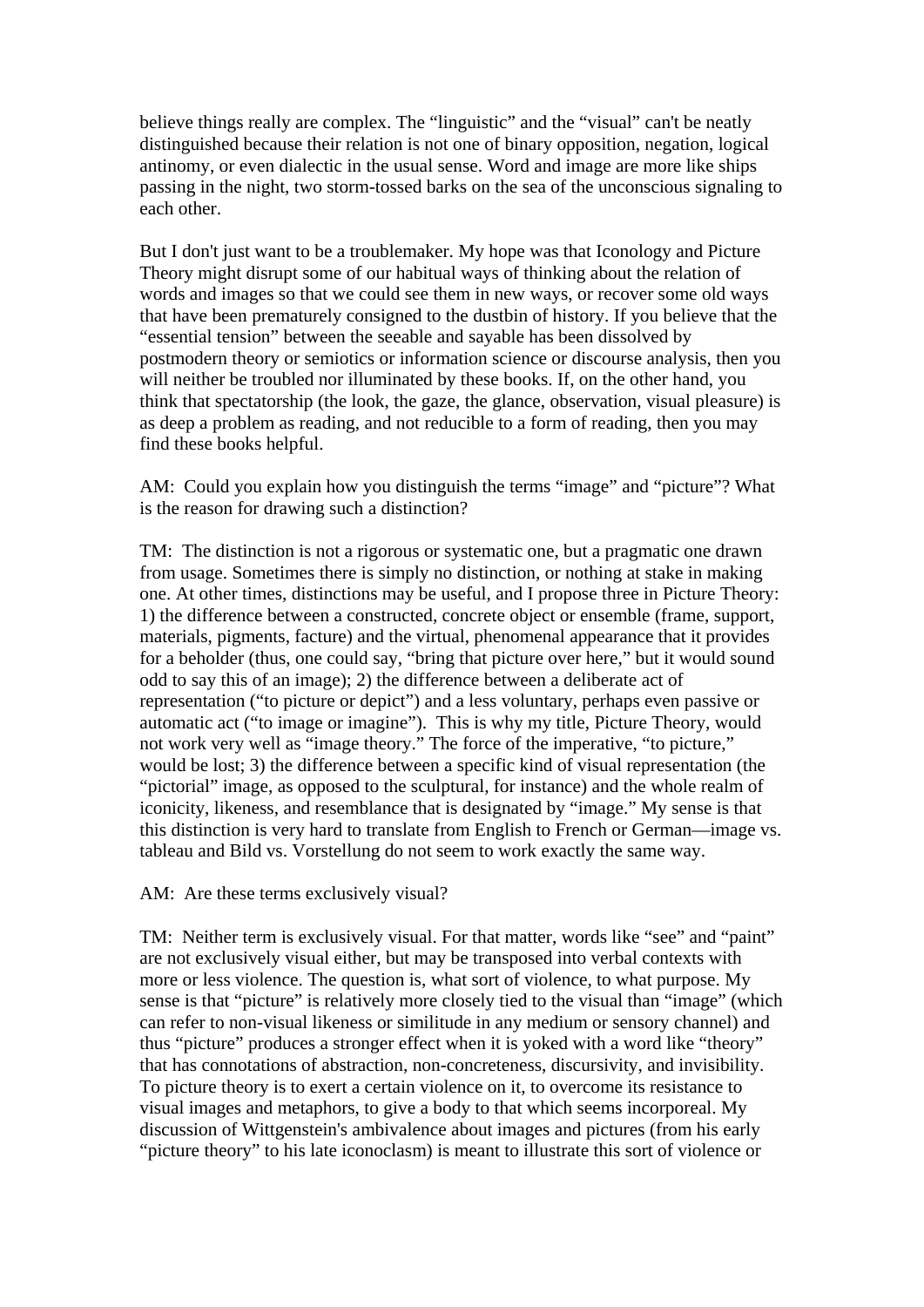paragone between word and image. What does it mean to say "a picture held us captive and we could not get outside it"? (Philosophical Investigations, 115).

AM: Could you explain what is at stake in drawing this distinction between "image" and "picture"?

TM: What's at stake in the distinction is the ambi-valence, the incurable splitting of visual experience, especially when focused on objects or pictures of objects, or pictures of nothing, "pure" abstractions. This is the doubleness that constitutes the ability to see a picture, or perhaps to see tout court. The shuttle between "seeing" and "seeing as," to take Wittgenstein's terms, or the equivocation between the picture as window and the picture as colored, painted, marked surface. This is why multi-stable images like the Duck-Rabbit are so fundamental and universal a feature of visual culture, why any picture can become a meta-picture.

AM: What is the basis of your assertion that the problem of the twenty-first century is the problem of the image? What is the problem? Does the image present an ethical concern, a political difficulty or an epistemological dilemma?

TM: Like most statements of this kind, this is meant as a provocation to see what sort of thinking it might produce. I was echoing W. E. B. Dubois's claim that the problem of the twentieth century was the issue of race. Of course it is idle to believe that any one issue is "the" problem of a century, but it may be productive to treat the claim as a thought experiment. As it happens the problem of race actually has a lot to do with the question of image—that is, with stereotyping, with visual imprinting, with the semiotics of color and physiognomy, with a whole cluster of assumptions about the visibility of race, and its transmission by genetic "iconisms"—visible or invisible templates that allow the reproduction of "identities." Re-reading Dubois, I was struck by how many terms in his analysis, from the "veil" that separates the races, to the "color line," to the "Invisible Empire" that masks itself in white sheets (the Ku Klux Klan) made it clear that racism (like sexism and prejudice against "others" more generally) is deeply linked with questions of imagery and visual representation. We have to ask ourselves what the relation is between visuality and the construction of social otherness: would a blind society be capable of racism?

I was also thinking, of course, of the widespread assumption that visual media have assumed an unprecedented dominance in the modern world, that television, movies, advertising, and political propaganda exert enormous power over politics and the consciousness of great masses of people. This view is a commonplace, not only in the work of advanced theorists (the late Guy Debord's Society of the Spectacle comes to mind), but also in popular "wisdom" (e.g. Andre Agassi's camera commercial telling us that "image is everything").

My remark, then, was meant to mimic and focus critical scrutiny on this widely accepted cliché. Is it in fact the case that images, and especially visual images, are now "everything"? (I might just note that now a soft-drink commercial has been released telling us "image is nothing, thirst is everything"). If by images we mean visual images and media, the answer seems to me far from straightforward. On the one hand, it's true that modern manipulators of visual media reach far more people with their images than anything dreamed of by the ancient idol-makers. On the other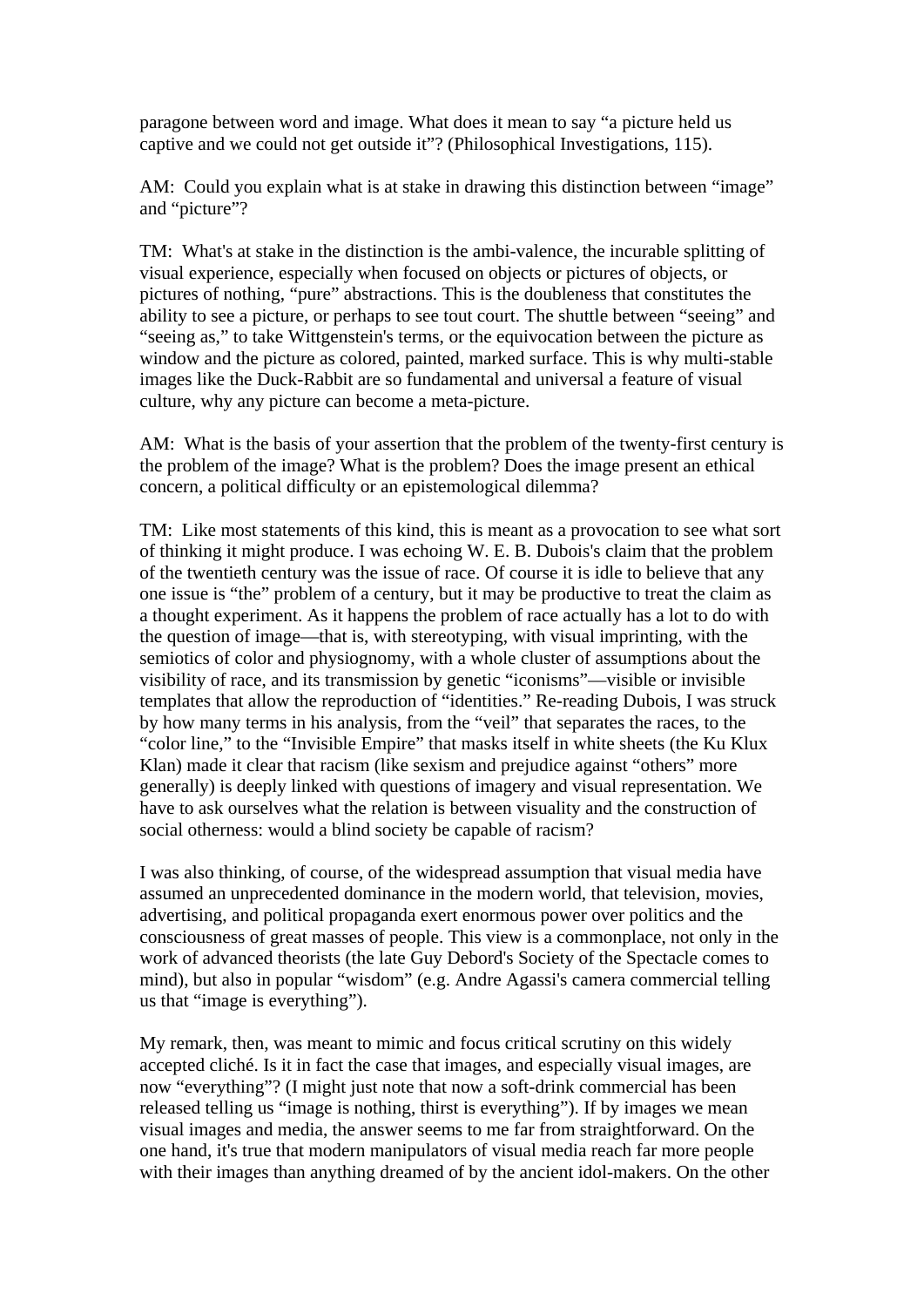hand, the skepticism and cynicism about images has never been so great, and many of the real forces that impinge on daily life (the global circulation of information and commodities among multinational corporations) are radically invisible, and deliberately, necessarily so. The much-heralded expansion of visual experiences offered by new technologies like "Virtual Reality" and cyberspace (the Internet) seem to me more like a contraction of vision. VR is a visually impoverished medium that reduces visual experiences to the dimensions of a video game, and "surfing the net" is a radically non-visual and disembodied experience. The current "scandals" about netsurfers who distribute pornography and "portray" themselves with fraudulent sexual, racial, or generational identities need to be understood concretely. They are taking place in the solitude of study carrels and computer workstations mainly through verbal communication, with vision and touch left to the imagination.

That last word, however, brings us back to the problem of the image—the mental images provoked by a set of verbal signs. So perhaps the problem of the twenty-first century is that of the image, after all. My hope is that we can take this proposition, which currently operates as a kind of sound-byte in much media criticism and theory, and actually ask what it means. My claim that there is a "pictorial turn" in contemporary cultural theory is an attempt to focus on this possibility. By "pictorial turn," I definitely don't mean simply to recite the commonplace about the "new dominance of the visual," but to remark on the way that images and visuality have emerged as a specific point of irritation in contemporary theory, an unsolved problem or anomaly. This problem is just as formidable as the one that faced theorists who first set out to devise a science or philosophy of language, setting the stage for the "linguistic turn" in twentieth century thought.

AM: You stated in Iconology that you began writing the book with the idea of forging "a valid theory of images" but found that it turned into a study of the fear of images—a struggle "between iconoclasm and idolatry." Now in your most recent publication, Picture Theory, you argue that a pictorial turn is occurring that will overtake the linguistic turn. I was wondering whether your initial hypothesis still held. Will our ability to cope with a visual turn be hampered by a continuing propensity to swing between iconoclasm and idolatry?

TM: Yes, it will. The human capacity for over-estimation of images remains undiminished. The reverence for, or hatred of icons, of substitutes, fetishes, is certain to continue. One side of this is simply misplaced politics. There is a reality outside of images, even independent of them. We can't know it, but we have to operate as if it was there or we'll go mad. Well, now the world has gone mad with images, the frenzy of the visible. We suspect that there may be nothing else but images, a spectral succession of simulacra. Language, in the form of science, theory, ruthless critique, dialectics, anti-dialectics, rides to the rescue, only to get swept into the bottomless pit of signification.

This is the postmodern, Baudrillardian story of the image. It's the absorption of critique of the spectacle, as Debord predicted, into the spectacle. As for "our ability to cope" with the "visual turn", it's important to ask who it is that is supposed to do the coping, and why. Baudrillard copes by writing in a radically iconoclastic style, what we might call (echoing Fred Jameson) "the hysterical sublime," a style filled with nihilistic and apocalyptic premonitions and outrageous one-liners ("the Gulf War did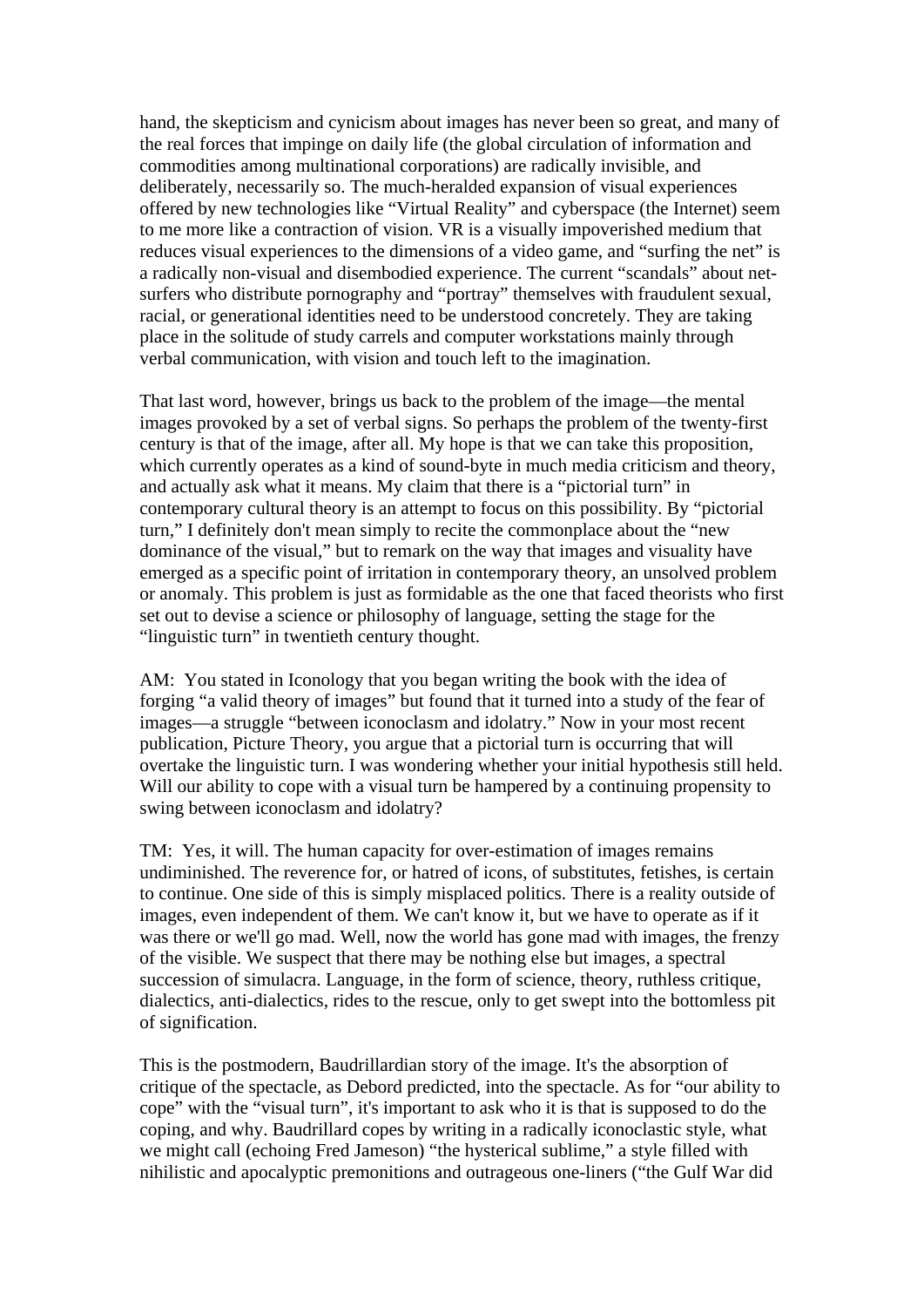not take place"). Ordinary people cope, I think, with complex strategies of irony, ambivalence, and disavowal. They (we, that is, you and I) live in a world that we know is filled with idols and fetishes, and we "sort of" take them seriously. Did the ancient Israelites really believe the Golden Calf was their god? We'll never know, but it seems safest to assume that opinions were mixed, and that some of them (Aaron, for instance) saw the Calf as a practical necessity to preserve national unity in a fragile social entity. Unfortunately, many of our smartest critics (inspired perhaps by Moses, or Adorno) seem to think that modern forms of idolatry (i.e., mystification by images and ideologies) have to be met with a ruthless iconoclastic critique that gives no quarter to the idolaters. Moses has them massacred, and then forces the survivors to melt down the Calf and drink the molten gold. This seems to me a bad prescription for "coping" with a turn toward idolatry. It is a scenario that is repeated endlessly when critics and cultural theorists set themselves up as an intellectual elite that "knows better" than the mass public how it is being manipulated by images and visual media. It meets idolatry with iconoclasm, an encounter that prevents acknowledgment or negotiation; it isolates critical intellectuals as a priestly caste that has received the invisible truth in a writing that the masses do not understand.

AM: Can you indicate how you approach these issues differently?

TM: My sense is that the great challenge to studies of images and visual media is to find a third way between iconoclasm and idolatry. Some clues are to be found in anthropology and psychoanalysis, the former because it attempts to treat idolatry and fetishism as alternative cultural practices, and doesn't begin with assumption that they are perversions; the latter, because it takes a non-moralistic, therapeutic stance toward the perversion or (in Lacanian psychoanalysis) treats it as a basic feature of normal psychology. I think we should also be looking at other kinds of objects, alternatives to the "idol" and the "fetish" with their connotations of violence, voyeurism, and sadomasochistic sexuality. I'm particularly fascinated with the concept of the totem, which seems to me quite distinct from both the idol (the object of mass worship) and the fetish (the object of private perversion). Totems are more equivocal in their status; they aren't gods, typically, but ancestor figures. Their sacredness often seems transitory and temporary, confined to a ritual moment (usually a meal) followed by a return to profane or ordinary status. They are more like what D. W. Winnicott called "transitional objects"—objects of play such as toys, dolls, stuffed animals, and blankets—than fixed or obsessional fetishes. I'm currently working on a book about popular fascination with dinosaurs (the "Jurassic Park syndrome") as a form of totemism.

It might be helpful, then, to analyze contemporary images and visual media, in terms of totemism. Among other things, it would relax the moral vigilantism of the critique and actually allow us to learn from and about idolatry rather than engaging in denunciations. Perhaps the real lesson of the story of the Golden Calf is that this was an emergent totem cult mistaken for idolatry by a jealous god and his zealous prophet.

AM: I'd like to pick up on this point about iconoclasm and cultural critique. I think it is possible to explain Adorno's iconoclasm in terms of his ambition to maintain aesthetic judgment—that is, to discern between good and bad; to discriminate critically; to raise the question of value, especially a non-instrumental criterion of value—in the face of, what appeared to him, the contrary capitalist socio-cultural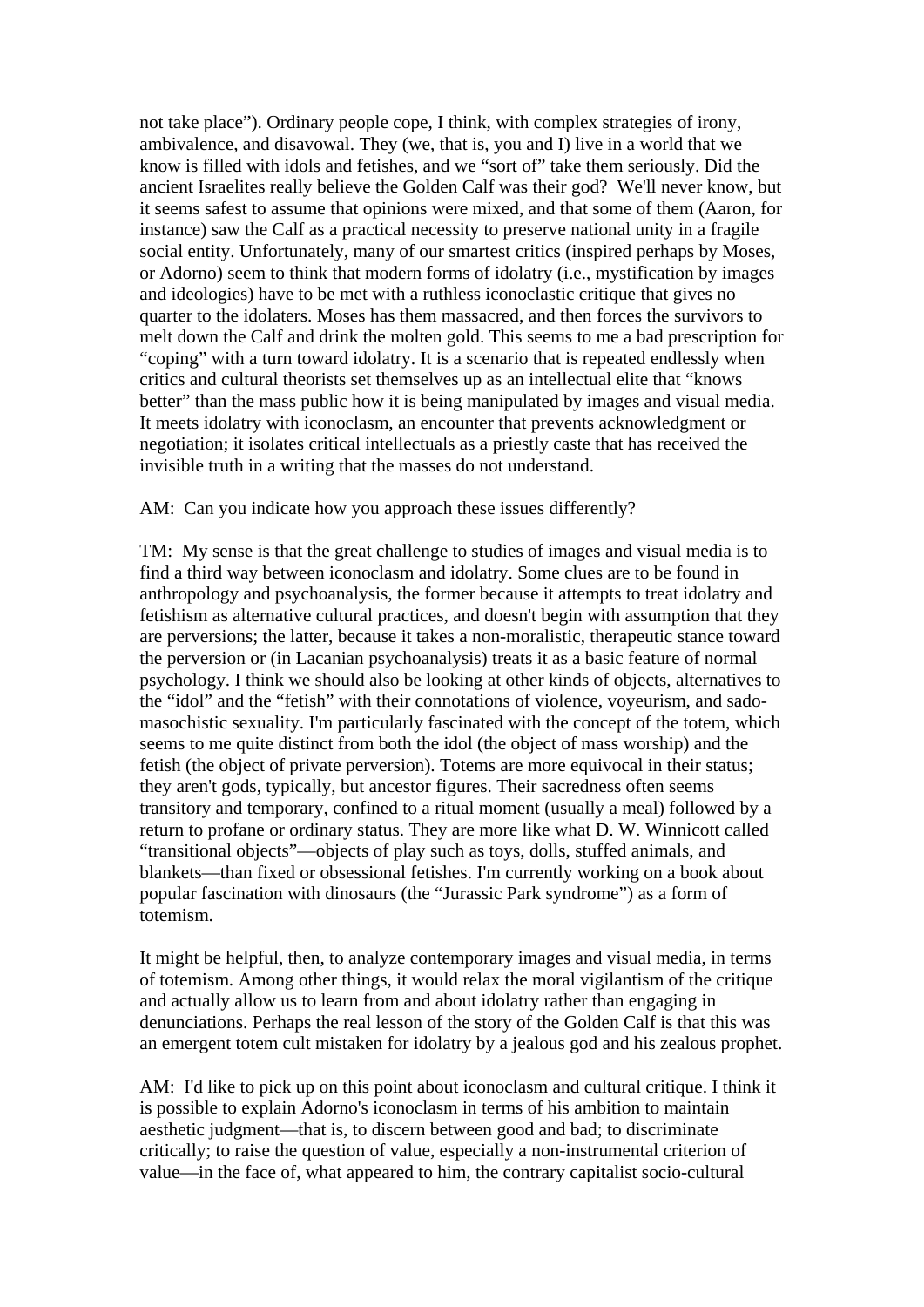impulse both to install a "critical free zone" of empty and instant gratification, and to judge everything by its use value (practical vs. abstract, relevant vs. obscure, applicable vs. useless). Cultural studies sometimes invokes such distinctions in an attempt to evade a hierarchy between high and low art. It aims to understand what Adorno called "the culture industry" virtually from the position of its consumption. Now art historians—as well as critics and anyone else who seriously engages with the arts—still grapple with the issue of aesthetic judgment: is it art? Why? Is it good art? For what reasons? Who decides? The reason you might appear an interloper in art history is that your work would seem to sit more comfortably within the cultural studies model (which scrutinizes and seeks to understand broad cultural developments, artifacts and their conceptual processes). Aesthetic issues, on the other hand, do not seem to be pivotal to your work. Is that a fair assessment?

TM: I'm sure you're right that Adorno's iconoclasm stems from his desire to maintain aesthetic judgment, to discriminate art from non-art, good from bad. One problem I have with the Adorno (and Horkheimer) of "The Culture Industry" is that they tend to confuse these two forms of discrimination: "works of art are ascetic and unashamed; the culture industry is pornographic and prudish"; "the culture industry does not sublimate; it represses"; "a laughing audience is a parody of humanity." One could go on to find examples of categorical moral/aesthetic judgments derived simply from the distinction between art and the "culture industry." Many of these judgments hit the mark, or elicit the pleasures of righteous indignation, but the pleasure quickly turns to ashes. The difference between good and bad is not the same as the difference between art and non-art. Most art (say about 98%) is bad, mediocre, or just average. A tiny portion is good, and we should rejoice in that and make considerable fuss over it. Some products of mass culture are good; most of it is bad. Sometimes a laughing audience is a vicious parody of humanity; other times it is the very face of the human. A lot depends on what they are laughing at—Chaplin or Mickey Rooney. These "judgments," of course, are notoriously slippery. But at least they are based on a relevant domain of things to be compared and judged. Adorno's automatism—"art yes, culture industry no"—is redeemed by his wit, range of reference, and passion, but it is a dead end for progressive thinking about visual art and media. I find Walter Benjamin's openness to the critical and liberatory potential of mass culture much more congenial and, above all, more dialectical in its avoidance of moralistic judgments based in generic differences.

You may be right that "aesthetic issues", at least in the sense of thumbs-up/thumbs down value judgments, are not the central focus of my work. I prefer focusing on moments of turbulence and controversy in the sphere of value, moments when the very grounds of judgment are in question. I personally think Spike Lee's Do the Right Thing is a wonderful film. At the same time, I think its political "message" (if it has one) is probably incoherent or retrograde. It was also a film that produced, in its moment, a remarkable public debate and helped to create a new audience for African-American filmmakers. Final judgments of goodness or badness seem to me relatively uninteresting in a case like this. The other artists I discuss in Picture Theory—William Blake, Robert Morris, Velasquez, Walker Evans, James Agee, Toni Morrison, Magritte, Malevich, Jasper Johns, Maya Lin, Frederick Douglass, and Oliver Stone are there because they challenge standard canons of value, not because they are "good" or "bad". Sometimes (Oliver Stone's JFK comes to mind) they are both. As Norman Mailer put it, "JFK is one of the worst great movies ever made".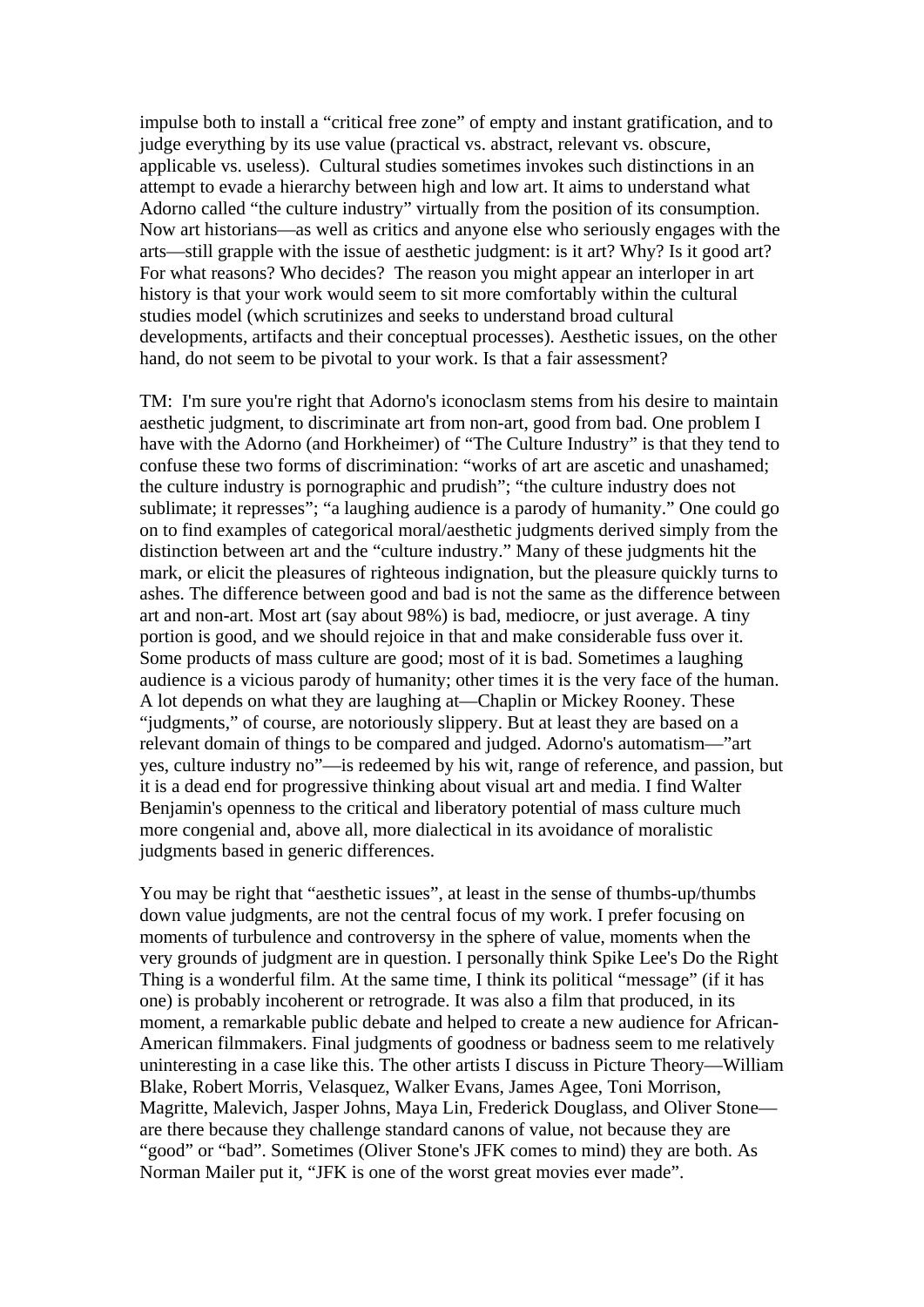The other crucial thing to say about aesthetics is that it is, classically, a much bigger topic than the evaluation of works of art. It is, as the origin of the word indicates, the analysis or critique of the senses. This is the sort of aesthetics that Benjamin was concerned to revive, and it helps to explain his uneasiness with fixation on judgments of the "unique" and "valuable" work of artistic genius. Aesthetics is about the cultural construction of the sensorium, the divisions of labor among the senses, the history of vision, hearing, touch, the experience of beauty, ugliness, sublimity, shame, shock, wonder, the uncanny, etc. Works of art, visual media, audio-visual archives, inter- and multi-media, new technologies of the body and the senses are all part of this comprehensive sense of aesthetics. That doesn't mean that "art" is swallowed up by mass media or the culture industry. In fact, the distinctiveness of artistic institutions their objects, practitioners, sites of display, models of spectatorship—only emerge against the background provided by a more general aesthetics that can map the ever shifting boundaries between visual art and visual culture as a whole. Art is a permanent capacity of the human species. That is why it has a history in which it can seem to die, disappear, only to be rediscovered or reinvented under the most unpromising circumstances.

AM: Would it then be more accurate to say that this struggle between iconoclasm and idolatry continues because we still flounder on the conceptual difficulties posed by the nature (resemblance)/convention distinction?

TM: No, it has nothing to do with a failure to make conceptual distinctions. The power of images is pre-conceptual, fundamental to the formation of concepts in the first place (it might be useful here to recall what Kant said about the blindness of concepts without sensations). No act of clear-sighted critique, analysis, rigorous description and distinction making is going to overcome superstitions about images. This is simply one of their most fundamental differences from language, and of course they infiltrate language everywhere, percolating up through its rough basement in the form of metaphors, descriptions, and formal gestalts. The nature/convention distinction is durable, indispensable. No matter how many times "nature" is revealed to be actually a matter of convention, it remains always to be revealed, exposed, unveiled. "Nature" has been the repressed category in cultural studies long enough now to seem like the point of keenest interest when it resurfaces, as it does for instance in Donna Haraway work on primatology and cyborgs or Eve Sedgwick's recent writing on shame and affect.

If anything, the struggle between iconoclasm and idolatry continues because we insist on treating conceptual distinctions as absolute, to be preserved at all costs, or as mere illusions to be overcome at all costs. This struggle feeds, for instance, on an absolute distinction between "us" (iconoclasts) and "them" (idolaters). Have you every noticed that it is always someone else who is taken in by an image? The person who laments the dominance of the visual rarely does so by way of confessing complicity in idolatry or fetishism. The fetishist is always someone else who needs to have their perversion drummed out of their head, at which point the distinction will be overcome. If they are critical intellectuals, they will then be freed from superstition and "nature" into the clear-sighted constructivist-conventionalist consensus.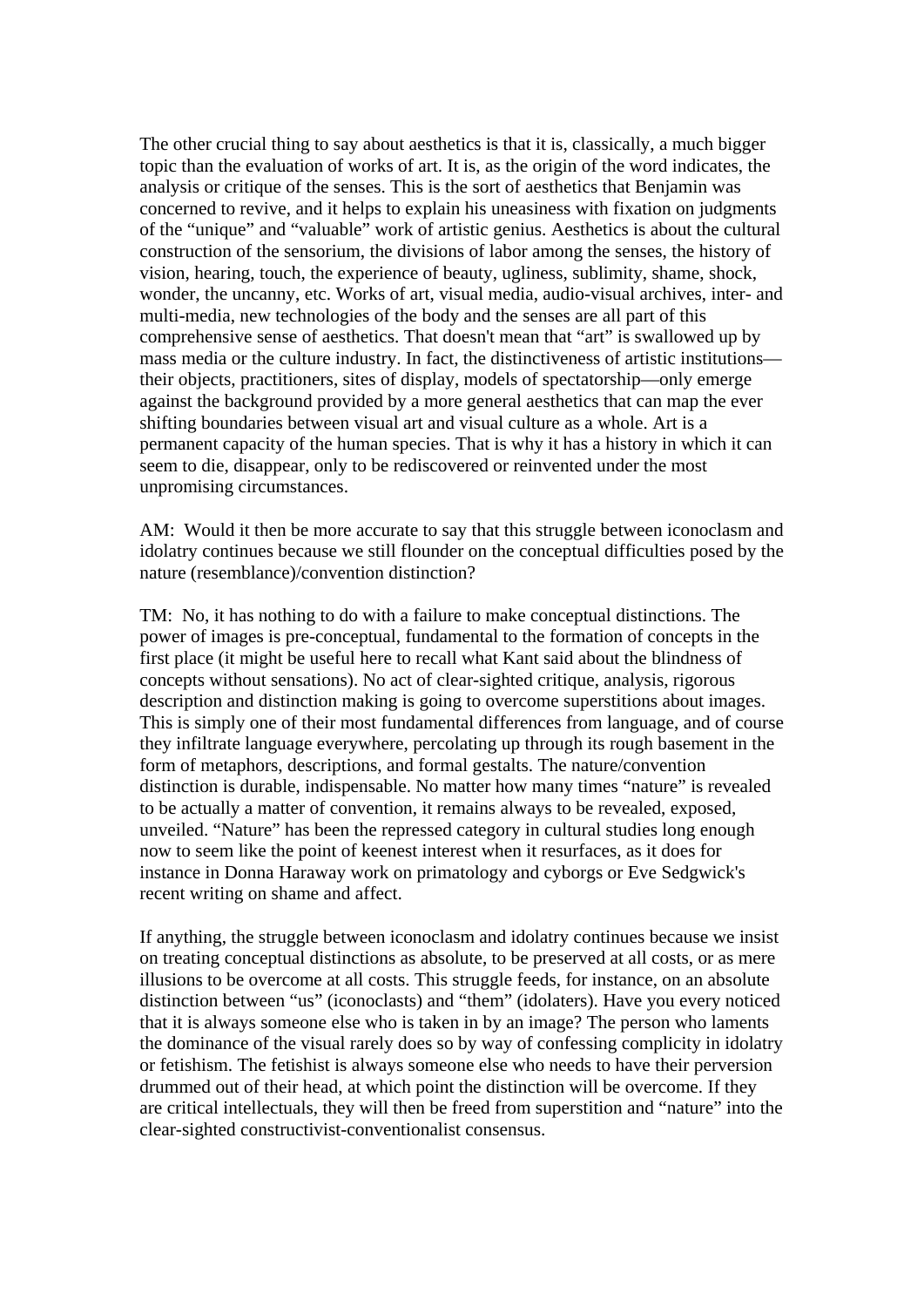AM: Further to this point, you assert that the response of art history to the linguistic turn has ended up with the "predictable alternatives" emphasizing textuality or that visual arts are sign systems to be read and read as conventions. I was wondering what your problem with this approach is considering that many of the art historians you mention favourably (Bryson, Krauss, Marin, Damisch) do emphasize such issues?

TM: I think the linguistic turn was liberating, was illuminating, especially in these writers, and in very different ways. But it has now become routinized. The revelation that an image is readable as a text is no longer a revelation. To a student of Renaissance painting, imbued with what David Summers calls the "language of art," as well as the ut pictura poesis tradition and the rhetoric of images, the "revelation" was simply a transcoding of traditional modes of interpretation into new languages, the lingo of linguistics and semiotics. New things have indeed been revealed by this transcoding. But some old and abiding things may have been forgotten in the process. I think of the relation between word and image, or what Foucault called the "sayable" and the "seeable," as the fundamental dialectic of cognition and perception. To apprehend the "Real," in Lacan's terms, requires a negotiation of the "Imaginary" and the "Symbolic": they are woven in a kind of braided chiasmus in the very process of perception. This means that, of course, we will "read" the visual, treat the image as a text. We have never had any choice but to do this in some way or other. But we also have no choice but to "see" the verbal, to treat the text as an image. Whenever we deal with representations, media, art forms, or percepts we are dealing with "mixed media," or what I've called "imagetexts." There's no such thing as an unmixed medium (though this utopian concept continues to haunt artistic practice and theory).

So my uneasiness with the linguistic turn in art history is directed at this illusory sense that semiotics and linguistics have now given us the key to meaning, even a "science" of the visual image. (I don't think any of the figures you mention have taken this view, though Norman Bryson comes close to it in his essay on "Semiotics and Art History," co-authored with Mieke Bal, in Art Bulletin a few years ago). I think visual artists, connoisseurs, and most art historians know intuitively, however, that an image cannot finally be "cashed in" for words—that's what the saying, "a picture is worth a thousand words," really means. And if we are, indeed, undergoing a "pictorial turn," it seemed to me that this might be a moment when those who pay a lot of attention to visual images might be in a position to say something worth listening to, and that it wouldn't be just the "news" that textual procedures can get meaning out of images. That's why I recommended attention to "metapictures," images that try to show us what images, and indeed the whole visual process, look like.

AM: Isn't the concern of such art historians not simply "literature" but the literal (refer Ch. 7 of Picture Theory)? Does not the issue of the icon simply blur this perennial difficulty in that the visual image is often viewed in terms of resemblance and hence equated with the natural, not the textuality of a linguistic sign? Being natural, so the assumption goes, visual meaning is not "arbitrary," but fixed and therefore has a more fixed system of meaning. What would your position be in regard to these conceptual difficulties that seem to plague art history?

TM: It would take all day to clear up the confusions in a familiar set of associations—such as the linkage of the image with resemblance, nature, the nonarbitrary, and therefore "fixed" meaning—and the parallel column of linkages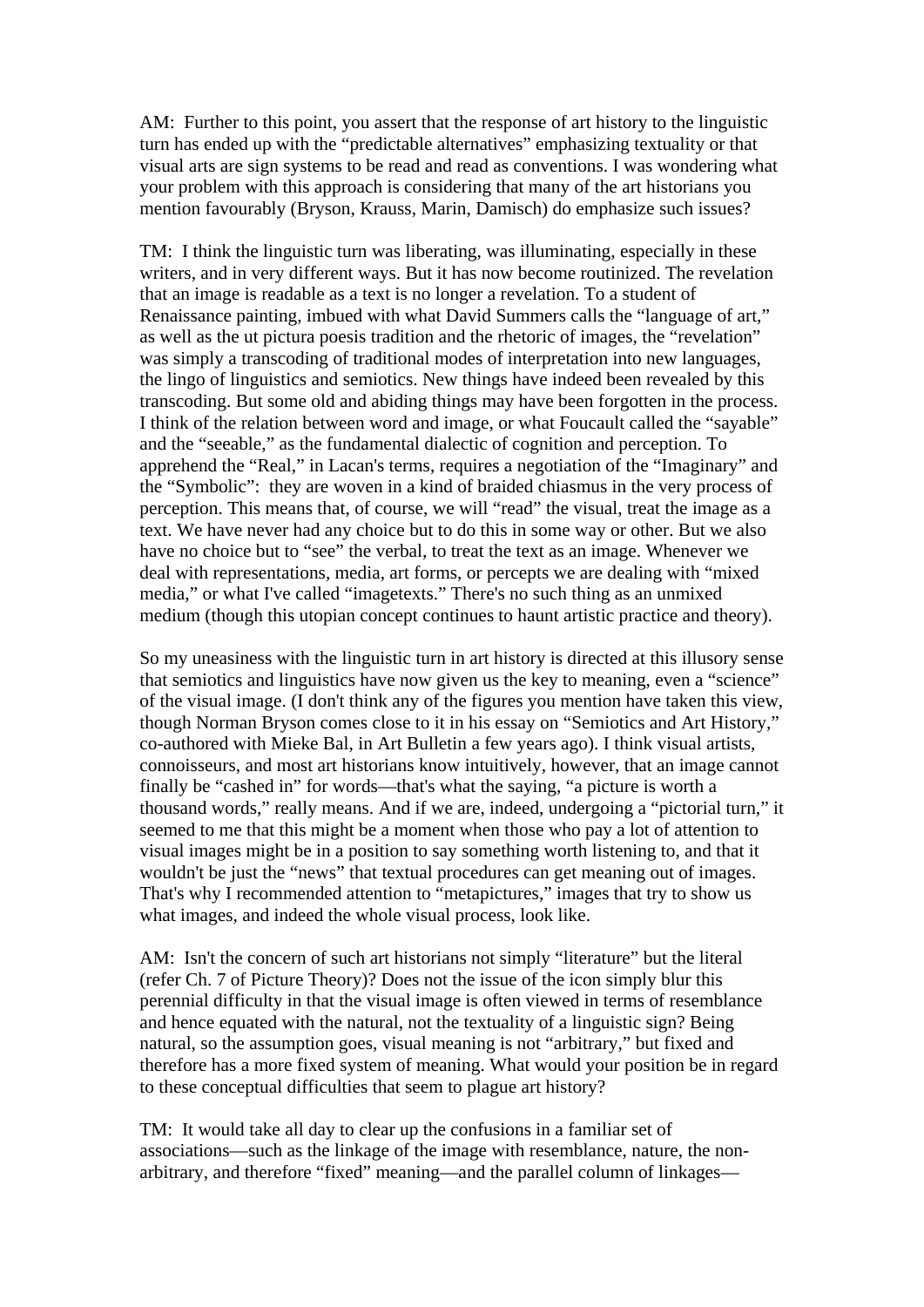between words, difference, convention, and the arbitrary (and therefore "unfixed"?) meaning. One problem is that every link in both chains is capable of being shattered, and is shattered in actual artistic practices and in the uses of images and words. Some words are images (bang!); all spoken words are acoustical images (that's the condition of their iterability), and Saussure thought the signifier/signified relation in language could be illustrated as a word/image emblem (see his famous "tree" icon). Some images are words, or are meant to be immediately replaced by or "seen as" verbal signs (this is where writing comes from).

The really fundamental problem, though, is the idea that distinctions like nature/convention, resemblance/difference, motivated/arbitrary can somehow be deployed to stabilize, regulate, or "get to the bottom of" the difference between images and words. My argument is that there is no getting to the bottom of this difference by resolving it with some conceptual distinction: it is itself a "bottom," fundamental and constitutive of thought and discourse. (This is also, I take it, Foucault's point about the verbal/visual calligram in Magritte's This Is Not a Pipe). The best strategy, then, is to note the way these distinctions drawn from semiotics, philosophy of language, etc. are being deployed in specific situations to make claims about particular images and texts, and to ask what values, interests, and desires are being mobilized under cover of the neutral, scientific terminology. If the whole point turns out to be some "demonstration" that images are more "fixed" in their meaning than words, then I think it's time to tune out.

AM: You suggest that some of our most muddled thinking arises when we make distinctions absolute—for example, when we decide finally that the visual arts can be categorized as either nature or convention (as you say, this is a durable distinction that carries a lot of cultural baggage). We also tend to be most deluded when we believe ourselves free of the problems, which arise from such emphases. This is interesting because a lot of theoretical effort has gone into disposing of the nature side of the equation because it is viewed as leading to a narrow and restrictive definition of the visual arts. If we were to follow your advice and not dispose of the nature (resemblance) emphasis, could you explain what is gained by maintaining this emphasis? What would be the benefits of examining the visual arts through the lens of nature (resemblance)?

TM: It isn't just a question of making distinctions absolute, but of sliding from one distinction to another, and thinking that the second one provides the deep truth or bottom line. So someone asks what the difference between words and images is, and the reply is, it's the difference between convention (the arbitrary sign) and nature (resemblance). Then someone else comes along and says no, these are false, binary oppositions, reified essences, and the fact is that there is no difference between words and images because all signs (including images) are arbitrary and conventional, and anyone who disagrees is a fascist who believes in nature and essences.

I want to stop this "debate" before it gets started. It's not going anywhere conceptually or politically. The first step is to slow down, and ask how we got from word vs. image to convention vs. nature. Did we think images were "natural" because the objects they represent are often easy to recognize? Is it because we can tell that Magritte's pipe represents a pipe "just by looking at it," whereas the words "this is not a pipe" require knowledge of a language? Could we substitute for the words "nature" and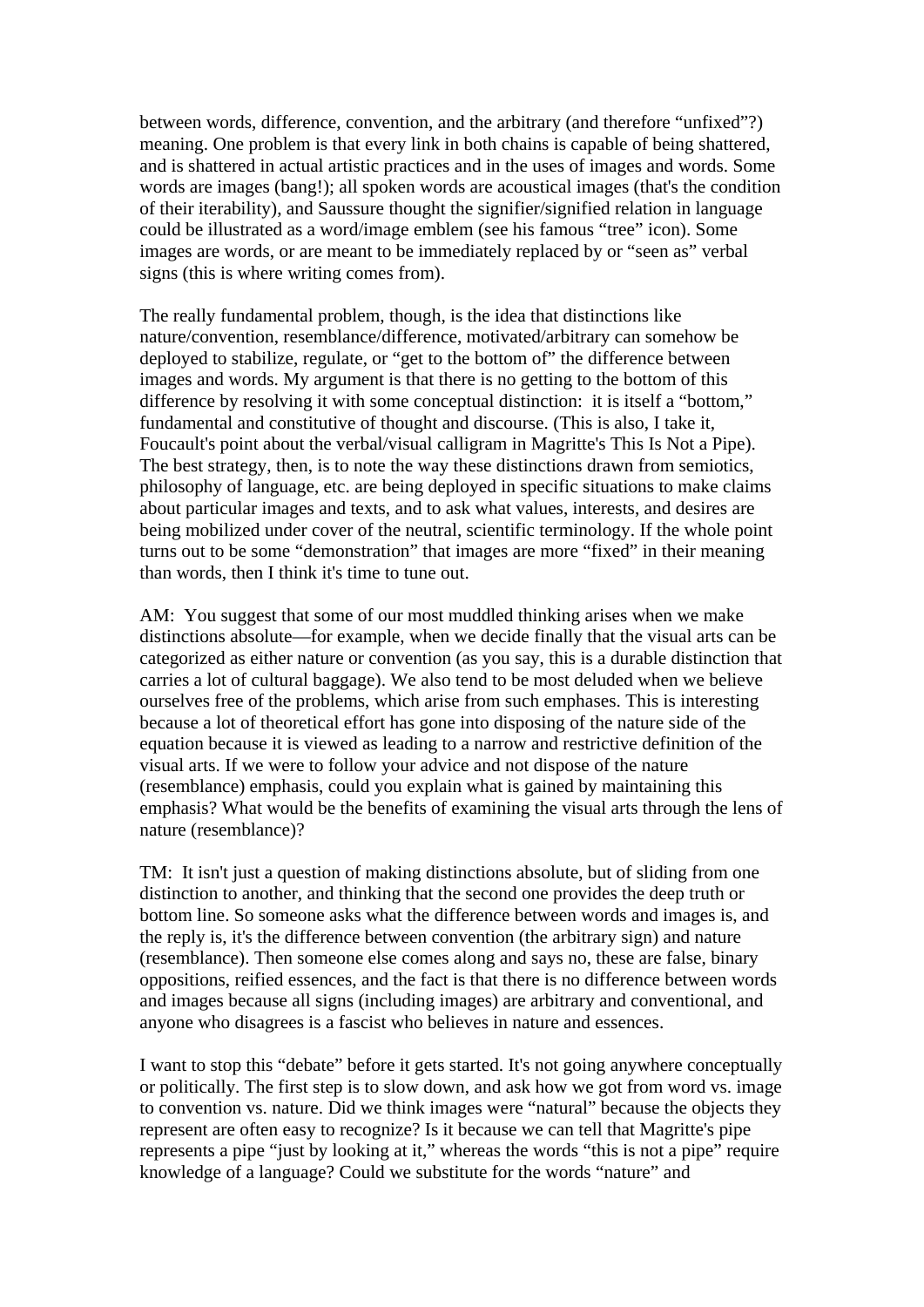"convention" the "easy" and the "difficult" or the "automatic" versus the "learned"? Would we be comfortable taking this as the ultimate truth about the difference between words and images, or would we want to raise questions about cases that go against the grain--words like "Dada" that seem to come spontaneously out of baby's mouths long before they have a language, or images (like Magritte's pipe) that seem to resonate with invisible connotations that go well beyond literal denotation of a smoking instrument?

The nature/convention distinction has been one of the most durable ways of describing the difference between images and words. It goes back at least as far as Plato's Cratylus and continues to play a role in contemporary debates. I have two suggestions to make about the use of this distinction. The first is not to suppose that it explains everything, or that it provides the "deep truth" that underlies the difference between word and images. Nature/convention is only one of several distinctions or what I call "figures of difference" between words and images. Others include the metaphysical distinction between space and time (Lessing's favorite), the sensory division between the eye and the ear, or grammatical distinctions like the analogical vs. the digital (Nelson Goodman). The fact that so many powerful and disparate forms of differentiation have been used to explain the relation of words and images, and the fact that none of them finally succeeds in stabilizing this relation, suggests to me that the word/image difference names something truly fundamental to culture, a basic and perhaps universal fissure in cognition, perception, and representation. That doesn't mean, I must insist, that there is an "essential" difference between words and images, one that can be given by any reduction of the problem to a conceptual binary opposition. There are numerous distinctions that emerge whenever a culture sets out to reflect on differences in the kinds of symbols it uses. These distinctions come loaded with associated values and political conflicts, which is why debates about signs, symbols, and artistic media rarely remain neutral or dispassionate, but move toward polemic. The space between words and images is a kind of void into which (and from which) ideas, passions, narratives, representations emerge. It is the "third space," the in-between where contingency rules.

AM: So what is your strategy here? Do you wish to resolve the debate?

TM: I don't want to neutralize polemic. I just want the stakes to be as clear as possible. But to get back to the thrust of your initial question, and to my second suggestion about what to do with the nature/convention distinction: what would be the benefits of looking at the visual arts through the lens of nature and resemblance? Wouldn't this roll back, in some sense, the politics of the arbitrary sign, and along with it, and the whole radical critique of representation? Not at all. It would simply move this critique off its fixation on the linguistic turn and its associations with conventionalism, relativism, and nominalism. The theoretical victories won against all forms of "naive" (fill in the blank: transparency, mimesis, resemblance, copy, representation, realism, naturalism, positivism...) need not be repeated endlessly. How many times do we need to unveil the fact that something taken to be "natural" is really only a convention? Isn't it more interesting to take this for granted, and ask precisely what nature is being constructed by a convention? One of the things I admire about Rosalind Krauss' The Optical Unconscious is the way its obsession with language and the arbitrary sign finds its way all the way down to a nature of drives and automatisms. Suppose nature "itself" also does things that are not "necessary" or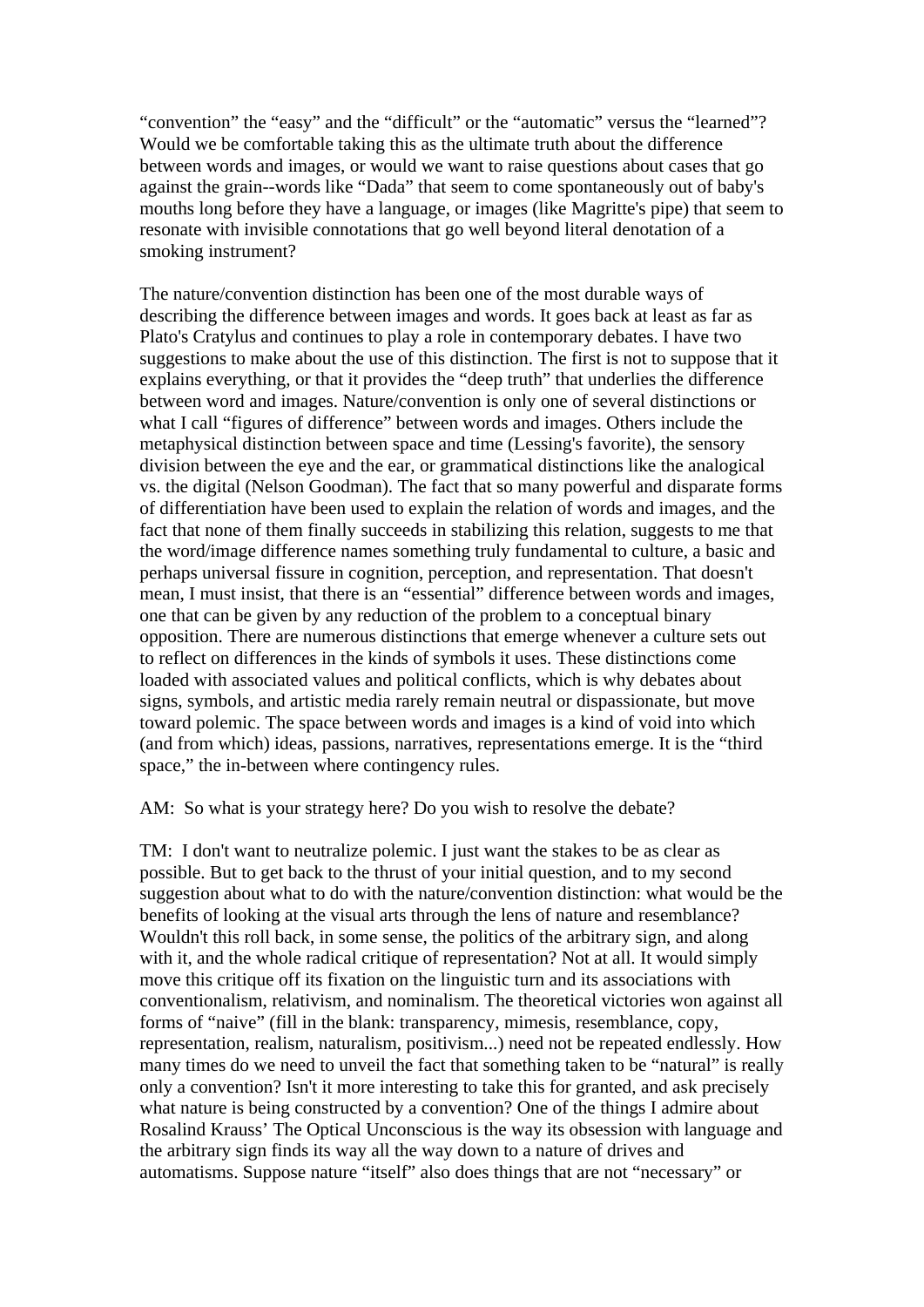"motivated," but are pure sport, caprice, chance, contingency, and play, with no predetermined payoff in evolutionary competitiveness. Suppose nature herself is an artist who makes beautiful things (the wings of butterflies) for their own sake (this was the view Lacan absorbed from Roger Caillois's wonderful little book, The Mask of Medusa). Or suppose nature, like the unconscious, were structured like a language, speaking to us in tongues that we have projected onto her? Perhaps we can stop treating nature as a scandal, and pay attention to what she is saying, and to the multiplicity of identities or "natures" we are capable of constructing.

A new openness to nature in discussions of the visual arts, then, could have all sorts of implications. It would reopen the problems of realism and illusion, asking why it is that not just anything can serve the purposes of realism, why illusion isn't "arbitrary" but seems to obey constraints that are independent of any choice or decision. It might help us to distinguish different levels of nature—"first" and "second" nature, for instance—the realms of biology, animal behavior, organismic drives and the sphere of deep custom, habit, ideology, and "anthropological universals." On the specific problems of the visual arts, it would help to remind us that visual pleasure, affect, and desire are grounded in a scopic drive which, if Freud and Lacan are right, has as much to do with nature as the oral, anal, or genital zones. If language and speech, no matter how arbitrary or conventional its sign units, are fundamental constituents of human nature based in orality, vision and visual culture seem equally fundamental: perhaps the paragone of word and image should be recast as a contest between the mouth and the eye. Magritte's pipe might be read as a collision between the scopic and the oral. In any case, there is no reason to suppose that visuality can be exhaustively explained on the model of language. Vision has its own nature, and lovers of the visual arts should be attentive to it on its own terms, and not be ashamed if they fail to transcode it into textual, discursive, or linguistic metalanguages. All the naive "superstitions" about visual representation (transparency, mimesis, resemblance, idolatry, fetishism, etc.) that have supposedly been surpassed by a sophisticated conventionalism can be re-opened with a new clarity and critical attention if we can get beyond the negative reflex that has become attached to the category of nature. This is already happening, as I've suggested, in the work of Donna Haraway and Eve Sedgwick, among others.

AM: You argue against the proposition that there is a single over-arching theory that encompasses and resolves all the issues raised here and discussed in your books. How would you explain your kind of relativism? What stops an "astute relativism" from ultimately being just relativism?

TM: Nothing. At the end of the day, I'm probably just a relativist like all my fellow citizens are, which means that I'm a relativist until the shoe pinches. Then I want to get to the bottom of things. "Relativist" strikes me as the least interesting and informative label I've ever allowed anyone to pin on me. I'm not sure a T-shirt with the words "Asute Relativist" would be any more comfortable. I actually think of my skepticism about over-arching theories, not as a form of relativism, but as a kind of hard-headed faith in the progressive, historically evolving character of human understanding, coupled with considerable anxiety about the human capacity for forgetting and relapsing into ignorance). The insistence on theoretical totality and closure is, in my view, quite incompatible with an empirical or scientific attitude toward knowledge. All such totalities can produce are quasi-religious systems (hence, a new round of idolatry vs. iconoclasm) or reactive forms of relativism and nihilism.